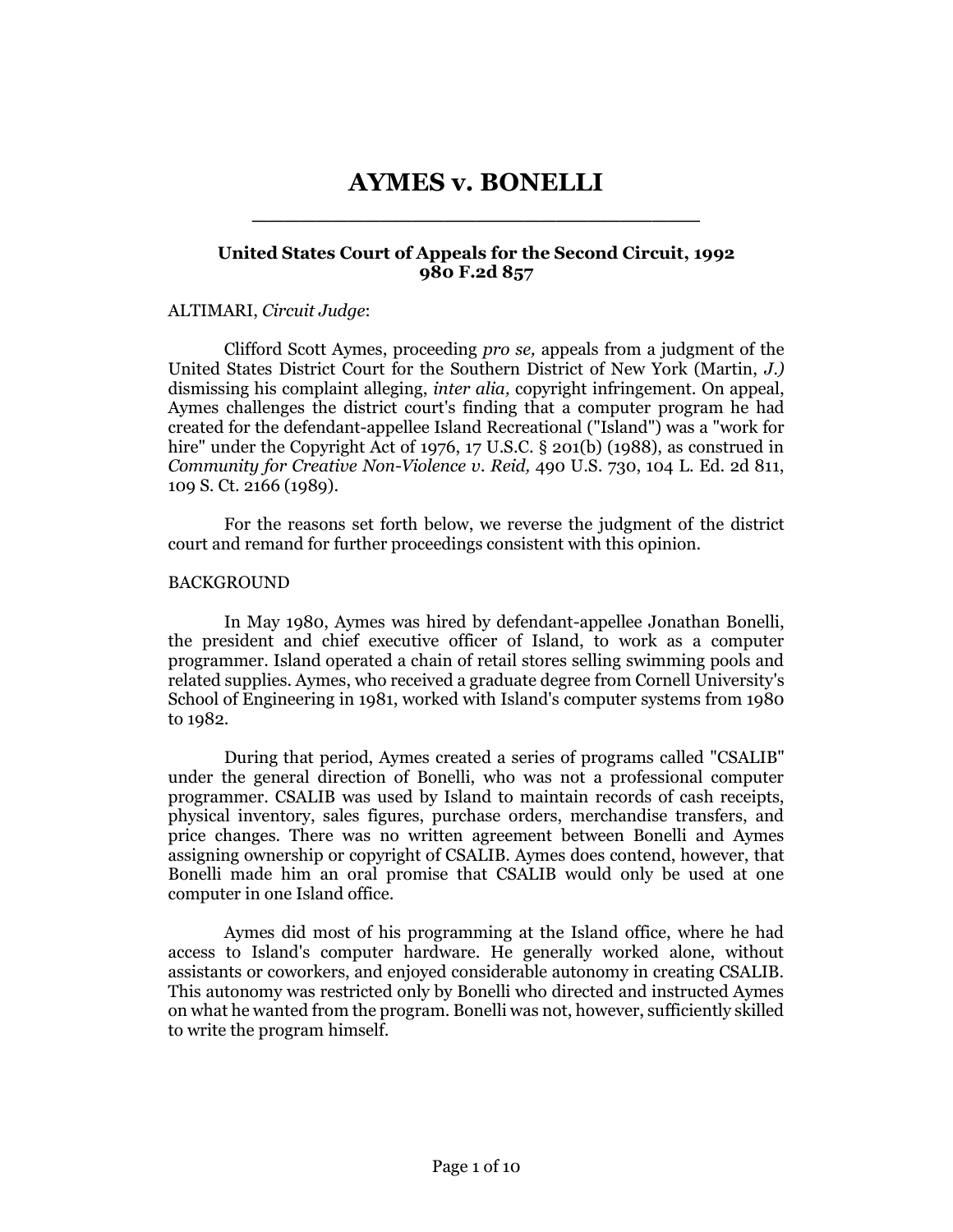Although Aymes worked semi-regular hours, he was not always paid by the hour and on occasion presented his bills to Bonelli as invoices. At times, Aymes would be paid by the project and given bonuses for finishing the project on time. It is undisputed that Aymes never received any health or other insurance benefits from Island. It is similarly undisputed that Island never paid an employer's percentage of Aymes's payroll taxes and never withheld any of his salary for federal or state taxes. In fact, Aymes was given an Internal Revenue Service 1099 Non-Employee Compensation form instead of the standard employee W-2 form.

Aymes left Island in September 1982 when Bonelli unilaterally decided to cut Aymes's hours. Aymes considered this to be a breach of an oral agreement he allegedly made with Bonelli. At the time Aymes left, Island owed him \$ 14,560 in wages. Aymes also requested payment for multi-site use of CSALIB. When he became persistent in his demands for compensation, however, Bonelli insisted that he sign a release for his rights to CSALIB in order to receive the back earnings. Aymes refused to sign and was not paid.

On March 12, 1985, Aymes registered CSALIB in his own name with the United States Copyright Office. On March 21, 1985, Aymes filed a complaint against Bonelli and Island in the United States District Court for the Southern District of New York (MacMahon, *J.),* alleging copyright infringement under the Copyright Act of 1976 and various state claims.

After a lengthy series of pre-trial motions, the copyright infringement claims were bifurcated from the pendent state claims and the case was reassigned. On September 10, 1991, a bench trial was conducted by the district court (Martin, *J.)* on the copyright infringement claim with Aymes appearing *pro se.* On September 24, 1991, the district court found that, contrary to Aymes's contention, Bonelli never agreed to limit Island's right to use or modify CSALIB. The district court further held that Aymes had no copyright over CSALIB because the program was a "work made for hire," which meant that the authorship belonged to Island under 17 U.S.C. § 201(b) (1988). Accordingly, the court dismissed Aymes's copyright infringement claim.

Aymes then filed a motion for reconsideration in light of *Community for Creative Non-Violence v. Reid,* 490 U.S. 730, 104 L. Ed. 2d 811, 109 S. Ct. 2166 (1989), which established a multi-factored test for determining whether a party is an employee under the work made for hire doctrine. The court, in an opinion issued on November 6, 1991, addressed the *Reid* factors and concluded that Aymes was Island's employee. Consequently, the district court adhered to its original decision.

On November 21, 1991, a second bench trial was held on the remaining claims, but the only issue presented by Aymes was his contention that he was entitled to a rescission of his agreement with Island due to Island's failure to pay him the \$ 14,560 it owed him. The district court rejected Aymes's claim for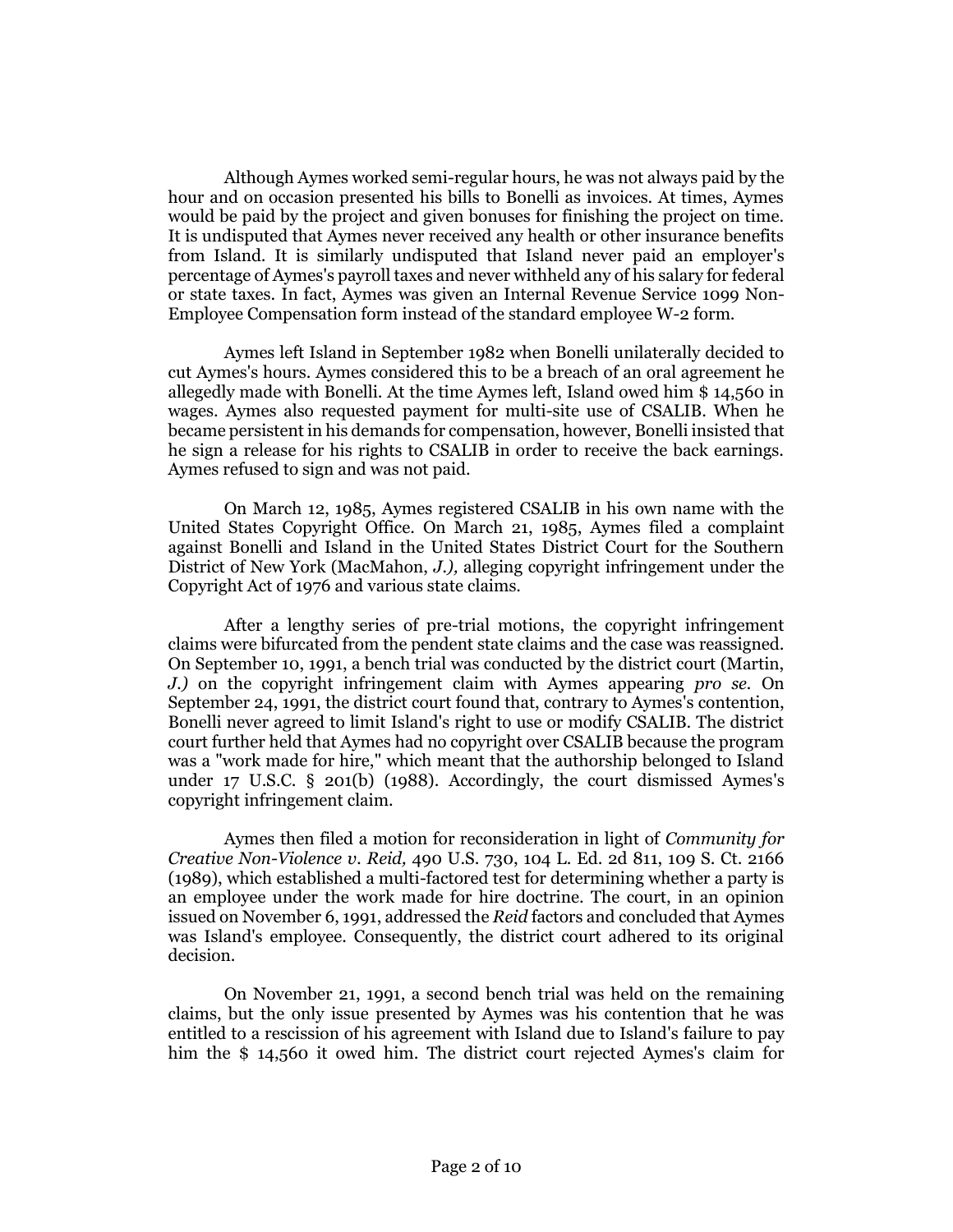rescission and denied Aymes's additional claims for relief, but ordered Island to pay Aymes \$ 34,549.13 for back pay plus interest.

Aymes now appeals.

#### DISCUSSION

Under the Copyright Act of 1976, copyright ownership "vests initially in the author or authors of the work." 17 U.S.C. § 201(a) (1988). Although the author is generally the party who actually creates the copyrightable work, the Act provides:

In the case of a work made for hire, the employer or other person for whom the work was prepared is considered the author for purposes of this title, and, unless the parties have expressly agreed otherwise in a written instrument signed by them, owns all of the rights comprised in the copyright.

*Id.* § 201(b). The Act defines a work made for hire as: "(1) a work prepared by an employee within the scope of his or her employment; or (2) a work specially ordered or commissioned for use . . . if the parties expressly agree in a written instrument signed by them that the work shall be considered a work made for hire." *Id.* § 101.

It is undisputed that Aymes and Bonelli never signed a written agreement assigning ownership rights in CSALIB. We must therefore consider whether the program was a work prepared by Aymes as an employee within the scope of his employment. If so, CSALIB qualifies as a "work made for hire" whose copyright belongs to Island as Aymes's employer.

The Copyright Act does not define the terms "employee" or "employment," and, consequently, the application of these terms is left to the courts. In *Reid,* the Supreme Court addressed the question of when an individual is an employee under the work for hire doctrine. Relying extensively on the legislative history of the Copyright Act, the Court concluded that to "determine whether a work is for hire under the Act, a court first should ascertain, using principles of the general common law of agency, whether the work was prepared by an employee or an independent contractor." *Id.* at 751. The Court then set forth the factors to be used in making this determination:

In determining whether a hired party is an employee under the general common law of agency, we consider the hiring party's right to control the manner and means by which the product is accomplished. Among the other factors relevant to this inquiry are the skill required, the source of the instrumentalities and tools, the location of the work; the duration of the relationship between the parties, whether the hiring party has the right to assign additional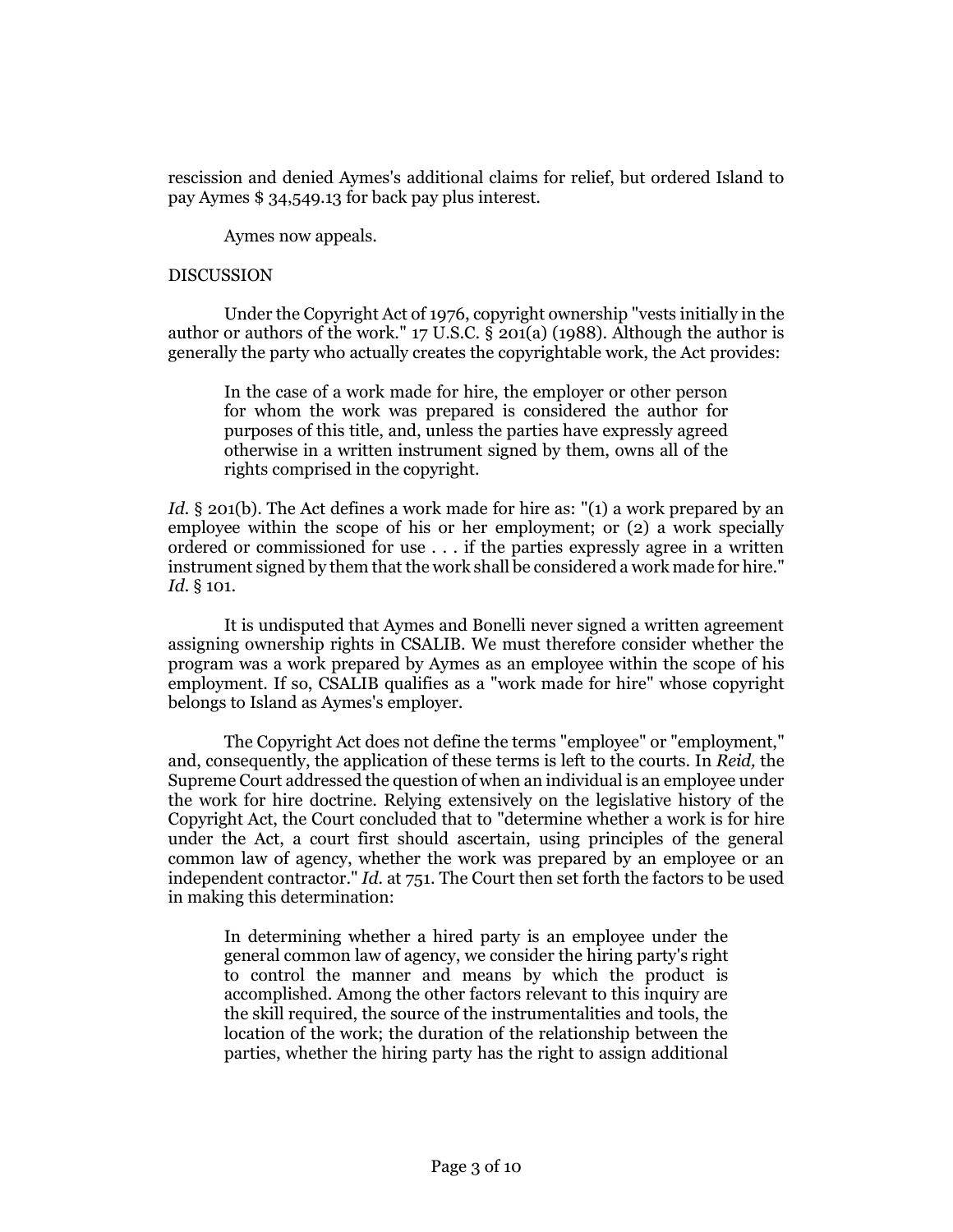projects to the hired party; the extent of the hired party's discretion over when and how long to work; the method of payment; the hired party's role in hiring and paying assistants; whether the work is part of the regular business of the hiring party; whether the hiring party is in business; the provision of employee benefits, and the tax treatment of the hired party.

Id. at  $751-52$  (footnotes omitted). The Court noted that no single factor is determinative. *Id.* at 752.

# I. *Application of the Reid Test*

The district court applied the *Reid* test thoroughly, factor-by-factor. The court's factual findings as to the presence or absence of the *Reid* factors cannot be disturbed unless clearly erroneous. *See* Fed. R. Civ. P. 52(a). However, the ultimate determination of whether CSALIB was a work for hire is reviewed *de novo. See Picture Music, Inc. v. Bourne, Inc.,* 457 F.2d 1213, 1215 n.5 (2d Cir.), *cert. denied,* 409 U.S. 997, 34 L. Ed. 2d 262, 93 S. Ct. 320 (1972); *Donaldson Publishing Co. v. Bregman, Vocco, & Conn, Inc.,* 375 F.2d 639, 641 (2d Cir. 1967), *cert. denied,* 389 U.S. 1036, 19 L. Ed. 2d 823, 88 S. Ct. 768 (1968).

We begin our analysis by noting that the *Reid* test can be easily misapplied, since it consists merely of a list of possible considerations that may or may not be relevant in a given case. *Reid* established that no one factor was dispositive, but gave no direction concerning how the factors were to be weighed. It does not necessarily follow that because no one factor is dispositive all factors are equally important, or in deed that all factors will have relevance in every case. The factors should not merely be tallied but should be weighed according to their significance in the case.

For example, the factors relating to the authority to hire assistants will not normally be relevant if the very nature of the work requires the hired party to work alone. In such a case, that factor should be accorded no weight in applying the *Reid* test. Having the authority to hire assistants, however, might have great probative value where the individual claiming to be an independent contractor does exercise authority to enlist assistants without prior approval of the party that hired him. In the latter case, this show of authority would be highly indicative that the hired party was acting as an independent contractor.

Some factors, therefore, will often have little or no significance in determining whether a party is an independent contractor or an employee. In contrast, there are some factors that will be significant in virtually every situation. These include: (1) the hiring party's right to control the manner and means of creation; (2) the skill required; (3) the provision of employee benefits; (4) the tax treatment of the hired party; and (5) whether the hiring party has the right to assign additional projects to the hired party. These factors will almost always be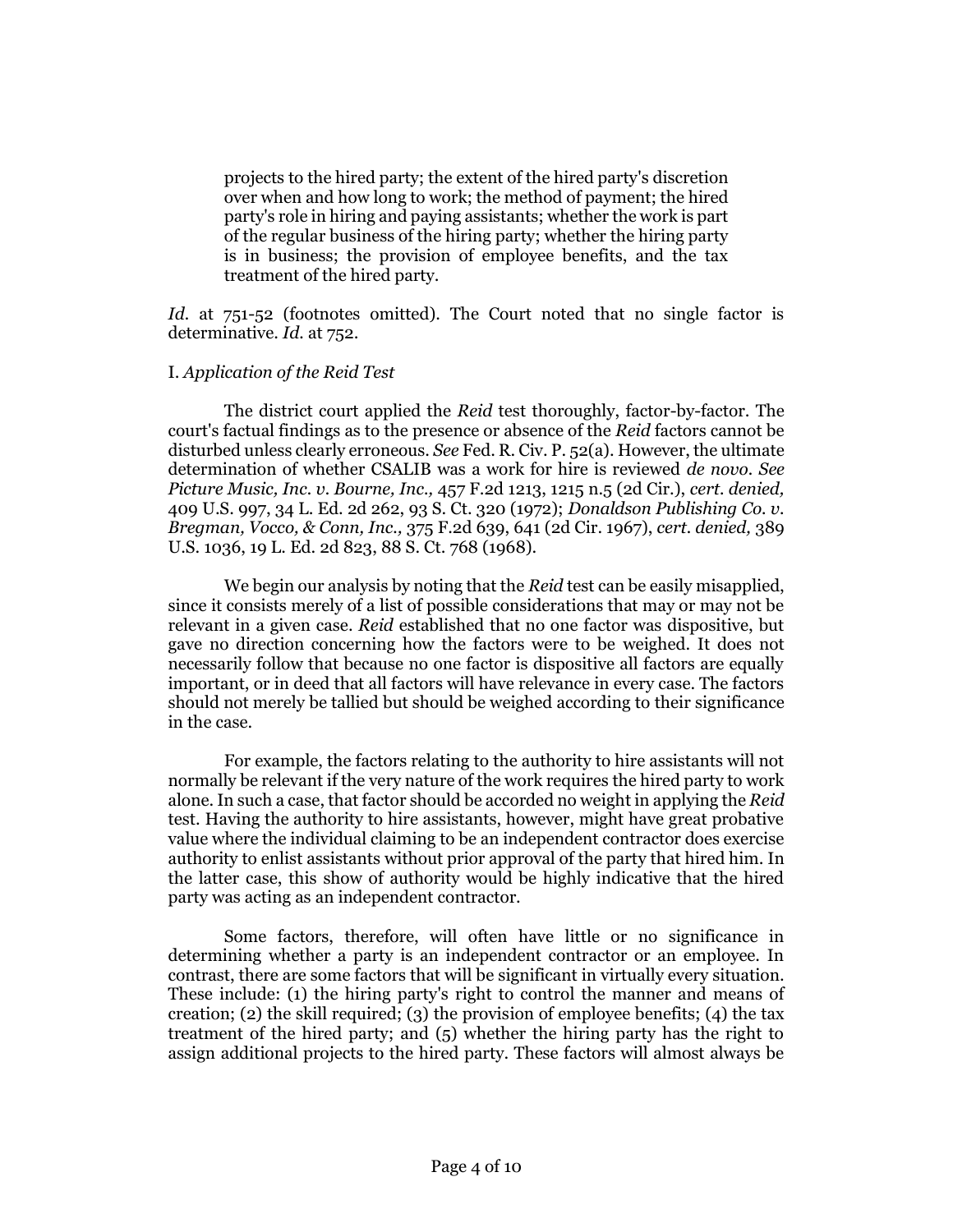relevant and should be given more weight in the analysis, because they will usually be highly probative of the true nature of the employment relationship.

Although the *Reid* test has not yet received widespread application, other courts that have interpreted the test have in effect adopted this weighted approach by only addressing those factors found to be significant in the individual case. *See, e.g., Marco v. Accent Publishing Co.,* 969 F.2d 1547 (3d Cir. 1992) (holding that photographer was an independent contractor while ignoring some factors and noting that some were "indeterminate" and should not be considered); *MacLean Assocs., Inc. v. Wm. M. Mercer-Meidinger-Hansen, Inc.,* 952 F.2d 769 (3d Cir. 1991) (in appeal from a directed verdict for hiring party, holding that a computer programmer could be an independent contractor without addressing several of the *Reid* factors); *M.G.B. Homes, Inc. v. Ameron Homes, Inc.,* 903 F.2d 1486 (11th Cir. 1990) (finding that a drafting service operated as an independent contractor to a builder based on only eight factors, ignoring others); *Johannsen v. Brown,* 797 F. Supp. 835 (D. Or. 1992) (finding that artist/printer is a graphic designer based on several factors, ignoring others); *Kunycia v. Melville Realty Co.,* 755 F. Supp. 566 (S.D.N.Y. 1990) (finding an architect to be an independent contractor on the basis of only four factors, ignoring others); *Kelstall-Whitney v. Mahar,* No. 89 Civ. 4684, 1990 U.S. Dist. LEXIS 6186 (E.D. Pa. May 23, 1990) (finding that computer programmer was independent contractor based on only a few factors, ignoring others).

In contrast, in the instant case the district court gave each factor equal weight and simply counted the number of factors for each side in determining that Aymes was an employee. In so doing, the district court over-emphasized indeterminate and thus irrelevant factors having little or no bearing on Aymes's case. Because we find that the *Reid* test was not intended to be applied in a mechanistic fashion, we review each of the factors and consider their relative importance in this case. We begin by addressing those factors bearing most significantly in our analysis.

# a. *The Right to Control*

The district court did not specifically address whether Aymes or Island Swimming had the right to control the manner of CSALIB's creation. Even without a specific finding, it is clear from the record that Bonelli and Island had the right to control the manner in which CSALIB was created. Aymes disputed Bonelli's purported skill at programming, but even without such knowledge Bonelli was capable of directing Aymes on CSALIB's necessary function. Aymes was not working entirely alone. He received significant input from Bonelli in programming CSALIB, and worked under programming limitations placed by Bonelli. Consequently, this factor weighs heavily in favor of finding that Aymes was an employee.

# b. *The Level of Skill*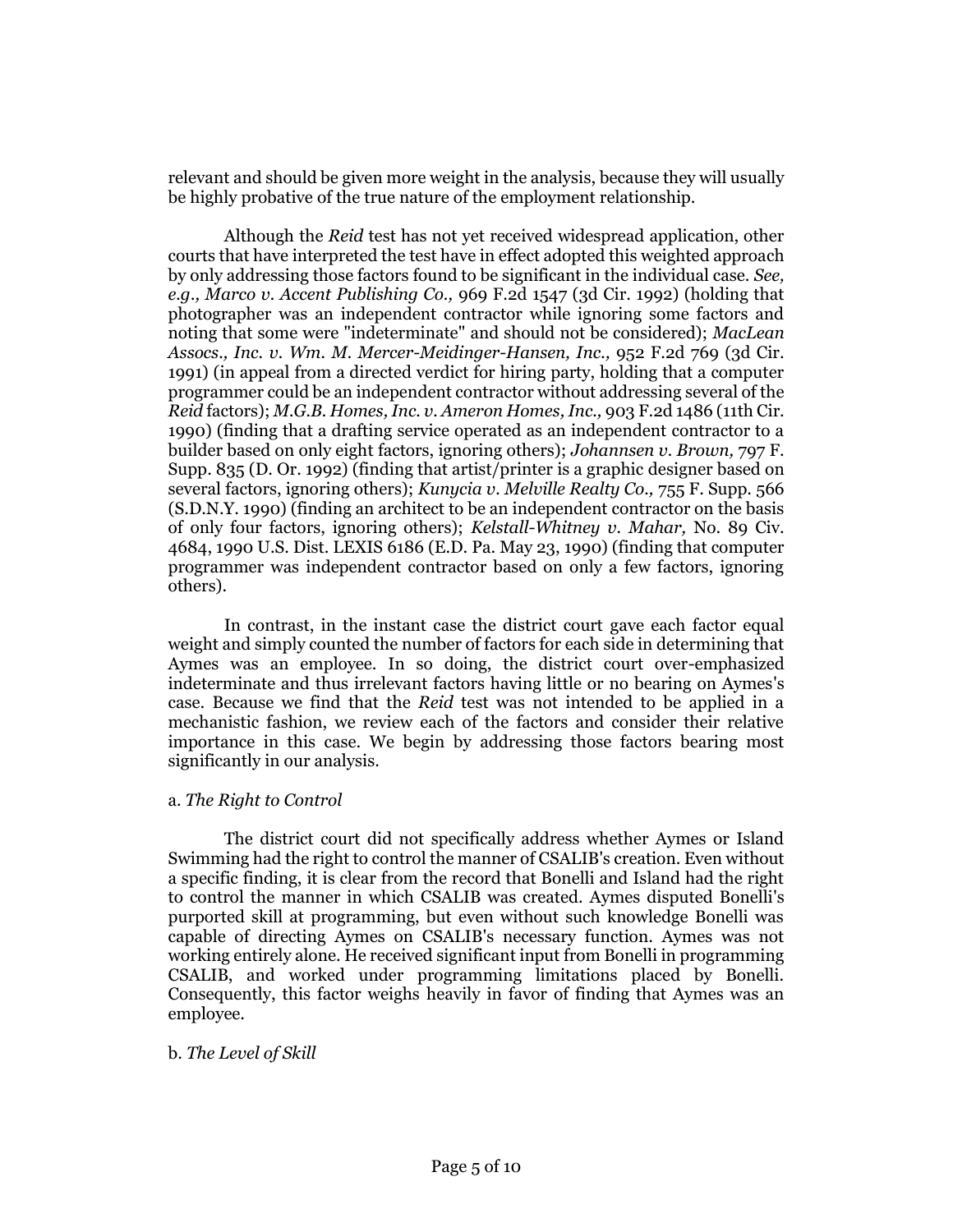The district court found that although Aymes's ability as a programmer required skills "beyond the capacity of a layman, it required no peculiar expertise or creative genius." We disagree. Aymes's work required far more than merely transcribing Bonelli's instructions. Rather, his programming demanded that he use skills developed while a graduate student at Cornell and through his experience working at a family run company. Other courts that have addressed the level of skill necessary to indicate that a party is an independent contractor have held architects, photographers, graphic artists, drafters, and indeed computer programmers to be highly-skilled independent contractors. *See, e.g., MacLean,* 952 F.2d 769 at 777 (computer programmer); *Marco,* 969 F.2d 1547 (photographer); *M.G.B. Homes,* 903 F.2d 1486 at 1492 (drafting service); *Johannsen,* 797 F. Supp. 835 (artist/printer); *Kunycia,* 755 F. Supp. 566 at 575 (architect); *Kelstall-Whitney,* 1990 U.S. Dist. LEXIS 6186 (computer programmer).

We therefore conclude that the district court erred in relying on Aymes's relative youth and inexperience as a professional computer programmer. Rather, the court should have examined the skill necessary to perform the work. In this case, Aymes was clearly a skilled craftsman. Consequently, this factor weighs heavily in his favor.

#### c./d. *The Employee Benefits and Tax Treatment*

The district court found that Aymes received no employee benefits from Island, but disregarded this factor as merely being an indication that Aymes was an employee who worked "off the books." It is undisputed that Aymes was not provided with health, unemployment, or life insurance benefits. Similarly, it is uncontested that Island did not pay a share of Aymes's social security taxes and did not withhold federal or state income taxes.

The failure of Island to extend Aymes any employment benefits or to pay any of his payroll taxes is highly indicative that Aymes was considered an outside independent contractor by Island. Indeed, these two factors constitute virtual admissions of Aymes's status by Bonelli himself. Moreover, they also point out a basic inequity in Aymes's treatment. Island benefitted from treating Aymes like an independent contractor when it came to providing benefits and paying a percentage of his payroll taxes. Island should not in one context be able to claim that Aymes was an independent contractor and ten years later deny him that status to avoid a copyright infringement suit.

These two factors are given even greater weight because they are undisputed in this case. During the ten years in which this case has been litigated, all the other issues have been hotly contested. But for purposes of benefits and taxes, Island definitely and unequivocably chose not to treat Aymes as an employee. Island deliberately chose to deny Aymes two basic attributes of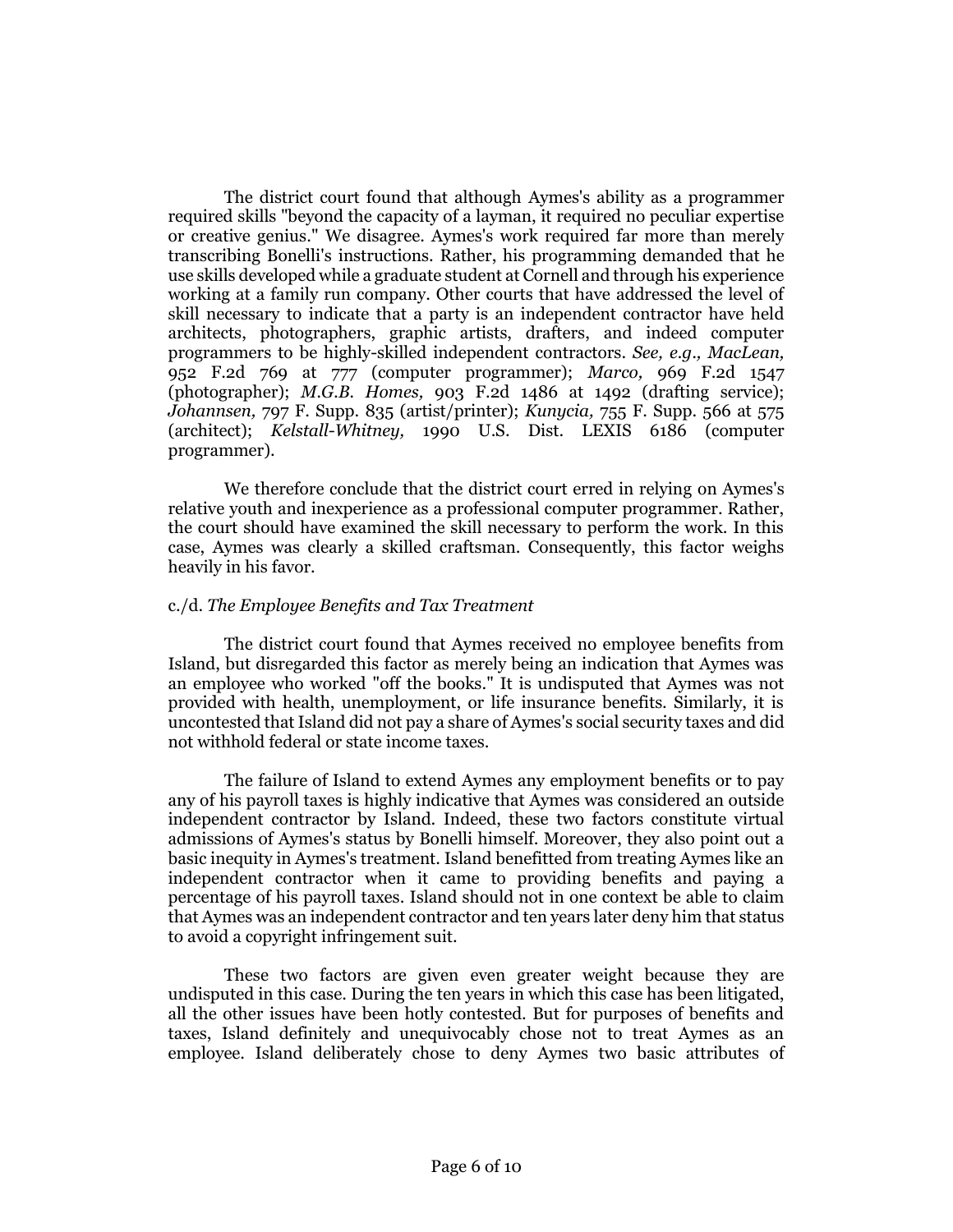employment it presumably extended to its workforce. This undisputed choice is completely inconsistent with their defense.

The importance of these two factors is underscored by the fact that every case since *Reid* that has applied the test has found the hired party to be an independent contractor where the hiring party failed to extend benefits or pay social security taxes. *See MacLean,* 952 F.2d 769 at 777; *Marco,* 969 F.2d 1547 at 1550; *M.G.B. Homes,* 903 F.2d 1486 at 1492; *Johannsen,* 797 F. Supp. 835 at 841; *Kunycia,* 755 F. Supp. 566 at 575; *Kelstall-Whitney,* 1990 U.S. Dist. LEXIS 6186.

#### e. *The Right to Assign Other Projects*

The district court found that Bonelli had the right to and did assign Aymes other projects in addition to the creation of CSALIB. This is fairly strong evidence that Aymes was an employee, since independent contractors are typically hired only for particular projects. However, this factor carries less weight than those evaluated above, because the delegation of additional projects to Aymes is not inconsistent with the idea that he was Island's independent trouble shooter who might be asked to intervene as computer problems arose. Accordingly, this factor weighs fairly strongly but not conclusively for Island.

# f. *Remaining Factors*

The remaining factors are relatively insignificant or negligible in weight because they are either indeterminate or inapplicable to these facts. It is important to address them each individually, however, to show why they are relatively insignificant. Although none carries much weight, they are addressed in order of their relative importance in this determination.

"The method of payment" is a fairly important factor, but it is indeterminate in this case because there is evidence to support both sides. The district court found that Aymes was sometimes paid hourly wages and at other times was paid a flat fee for completing a specific task. The court recognized that this factor "might lend some support to the idea that he was not an employee," since the lump sum payments indicate that Aymes was contracted for individual assignments. The payment of regular wages, however, indicate that Aymes was an employee. We therefore agree with the district court that this factor is indeterminate.

"Whether the work is Island's regular business" is a factor that weighs in favor of Aymes's contention that he was an independent contractor. The district court found that this factor weighed in Island's balance because "it was part of their regular business activity to modify programs for their computers." The district court misinterpreted the category, and its finding is, therefore, erroneous. The purpose of this factor is to determine whether the hired party is performing tasks that directly relate to the objective of the hiring party's business. For example, work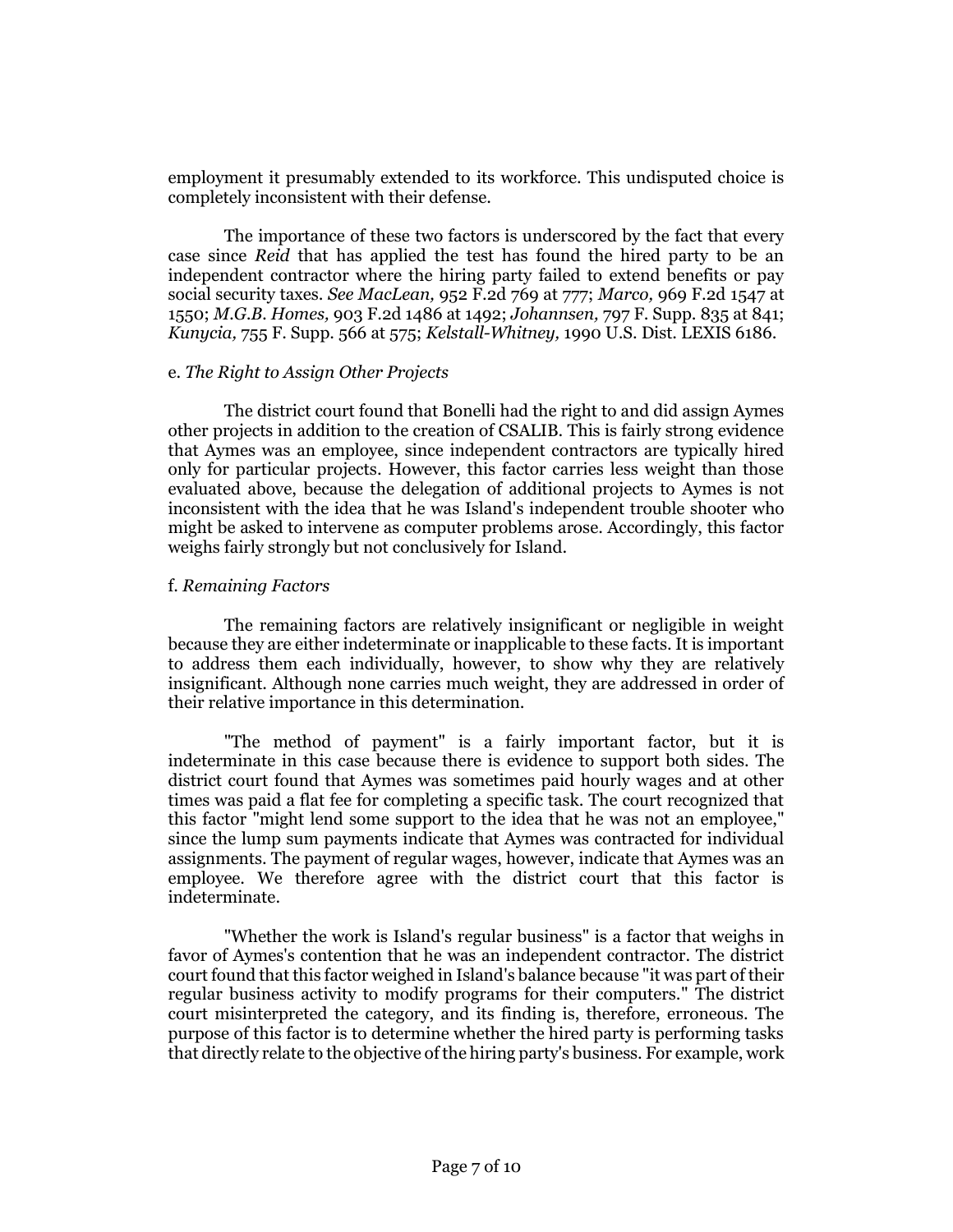done by a computer programmer employed by a computer software firm would be done in the firm's regular business. Because Island Swimming is involved in the business of selling swimming pools, however, Aymes's programming was not done in the company's regular business.

We find, however, that this factor will generally be of little use in evaluating a claim that a work was made for hire. This factor carries very little weight, because pool companies do not survive by merely hiring pool designers and salespeople. For example, most companies hire numerous support personnel such as managers, accountants, secretaries, custodians, and computer programmers. That Aymes did not work in Island's regular business is not strongly indicative of whether he was an independent contractor, even if it does weigh in his favor.

"Whether Island is in business" is a factor that will always have very little weight in this analysis. Island was in the pool business, but this indicates nothing about whether Aymes was an employee in that business. This factor will generally be of little help in this analysis, and it weighs negligibly in favor of Island in this case.

"The discretion over when and how long to work" is indeterminate since the district court found that Aymes had some degree of flexibility in his hours but that Island clearly had control over the project. The district court ruled that "this factor is fairly evenly balanced between the parties." We agree.

"The duration of the relationship" is a similarly inconclusive factor. The district court found that the relationship between the parties extended over a long period of time, which indicates that Aymes was an employee. Although Aymes worked two years for Island, he did occasional work for others at the same time. Moreover, there were undisputed gaps in his employment, which suggests that he was not a full-time employee. The district court's finding is not clearly erroneous, but given the particular facts of this case this factor has only slight weight in Island's favor.

"The location of the work" was not specifically addressed by the district court. It is clear from the record, however, that Aymes did most of his programming at Island's offices, even if he did do some work at home. However, since Aymes was required to work in Island's offices in order to have access to its computer hardware, this factor should be accorded negligible weight.

Similarly, "the source of the equipment" carries little weight in the analysis. All the equipment Aymes used was located at Island's office. Again, however, the programming by necessity had to be performed on Island's machines.

"The authority to hire assistants" is also virtually meaningless in a situation where the hired party does not need assistants.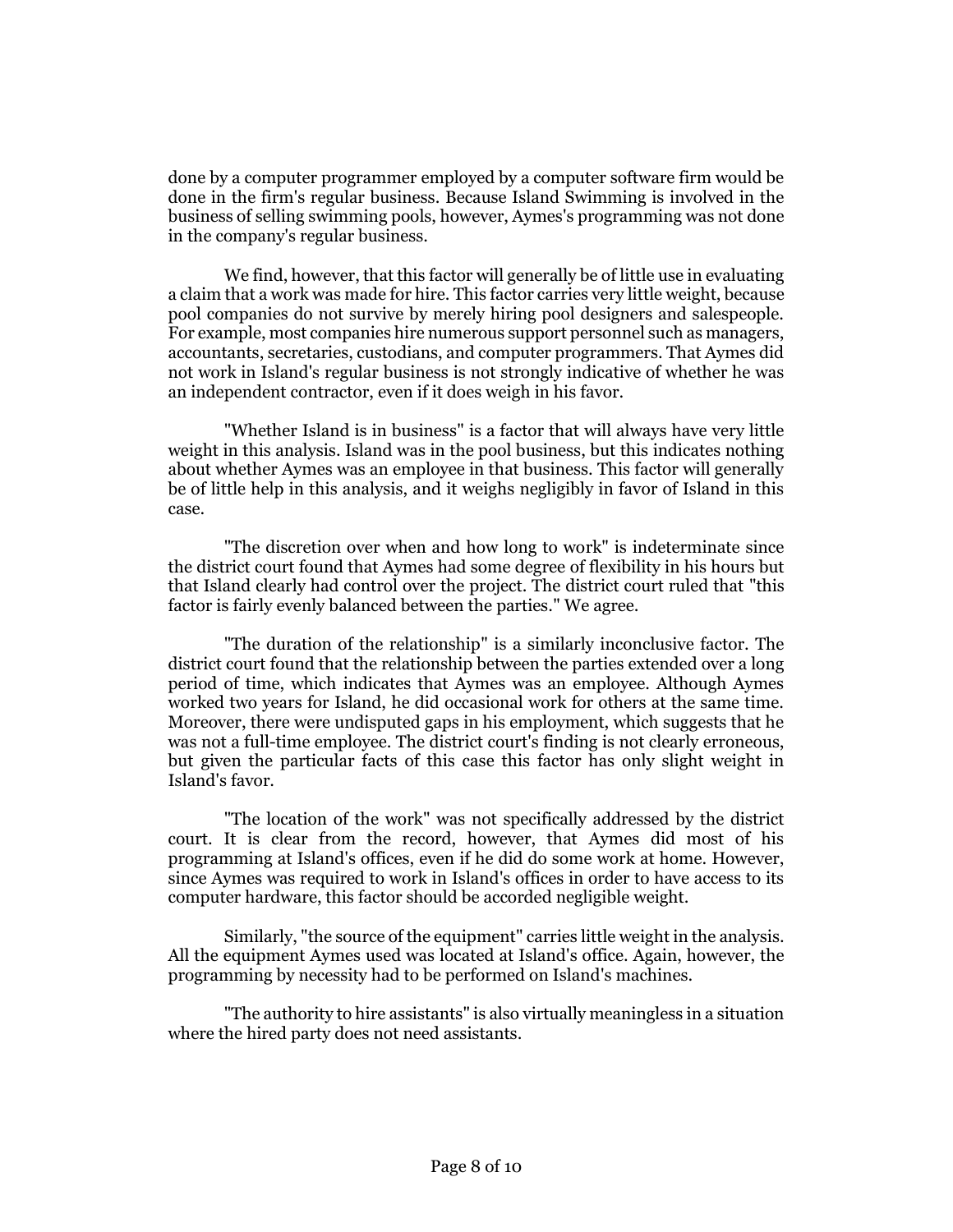A review of this analysis shows that the significant factors supporting Island's contention that Aymes was an employee include Island's right to control the means of CSALIB's creation and Island's right to assign other projects. The significant factors supporting Aymes's argument that he was an independent contractor include: the level of skill needed to create CSALIB; the decision of Island not to offer him benefits; and his payment of his own social security taxes. The other factors were either indeterminate, because they were evenly balanced between the parties, or of marginal significance, because they were inapplicable to these facts.

Examining the factors for each side in terms of their importance, we conclude that the only major factor strongly supporting Island is that it directed the creation of the program. Island did reserve the right to assign Aymes other projects, which is a major factor, but under these facts this was not necessarily inconsistent with an independent contractor relationship. Supporting Aymes's argument that he was an independent contractor, however, are several important factors--his skill, and the tax and benefit factors--that outweigh the elements supporting Island. The other factors outlined in *Reid* are either indeterminate or of negligible importance, and cannot outweigh the significance we attach to Island's choice to treat Aymes as an independent contractor when it was to Island's financial benefit. Now that this treatment is no longer to Island's benefit, the company must still adhere to the choice it made.

On balance, application of the *Reid* test requires that we find Aymes to be an independent contractor when he was creating CSALIB for Island. Consequently, we hold that CSALIB is not a work for hire. Aymes therefore owns the copyright as author of the program.

#### II. *Issues on Remand*

Having concluded that Aymes owns the copyright to CSALIB, we would ordinarily next consider the merits of Aymes's infringement claims. There is evidence in the record that Island is no longer using any part of Aymes's ten year old program. However, we cannot determine whether Island is infringing Aymes's copyright since the district court did not decide this issue.

We note, though, that the district court has already ruled that Aymes "cannot realistically dispute the fact that he sold defendants the computer program . . . and that defendants are, therefore, rightful owners of the program." *See Memorandum and Order of Judge MacMahon, May 20, 1988* (citation omitted). The court went on to reason that Island had a clear right to use the program that it had purchased from Aymes. The court noted that the issue left unresolved was whether Island had made unlicensed derivatives of the program for other external corporations. However, three years later the district court found that Island never made an agreement with Aymes to limit Island's ability to use CSALIB on multiple machines. *See Memorandum of Reconsideration of Judge Martin, November 6,*